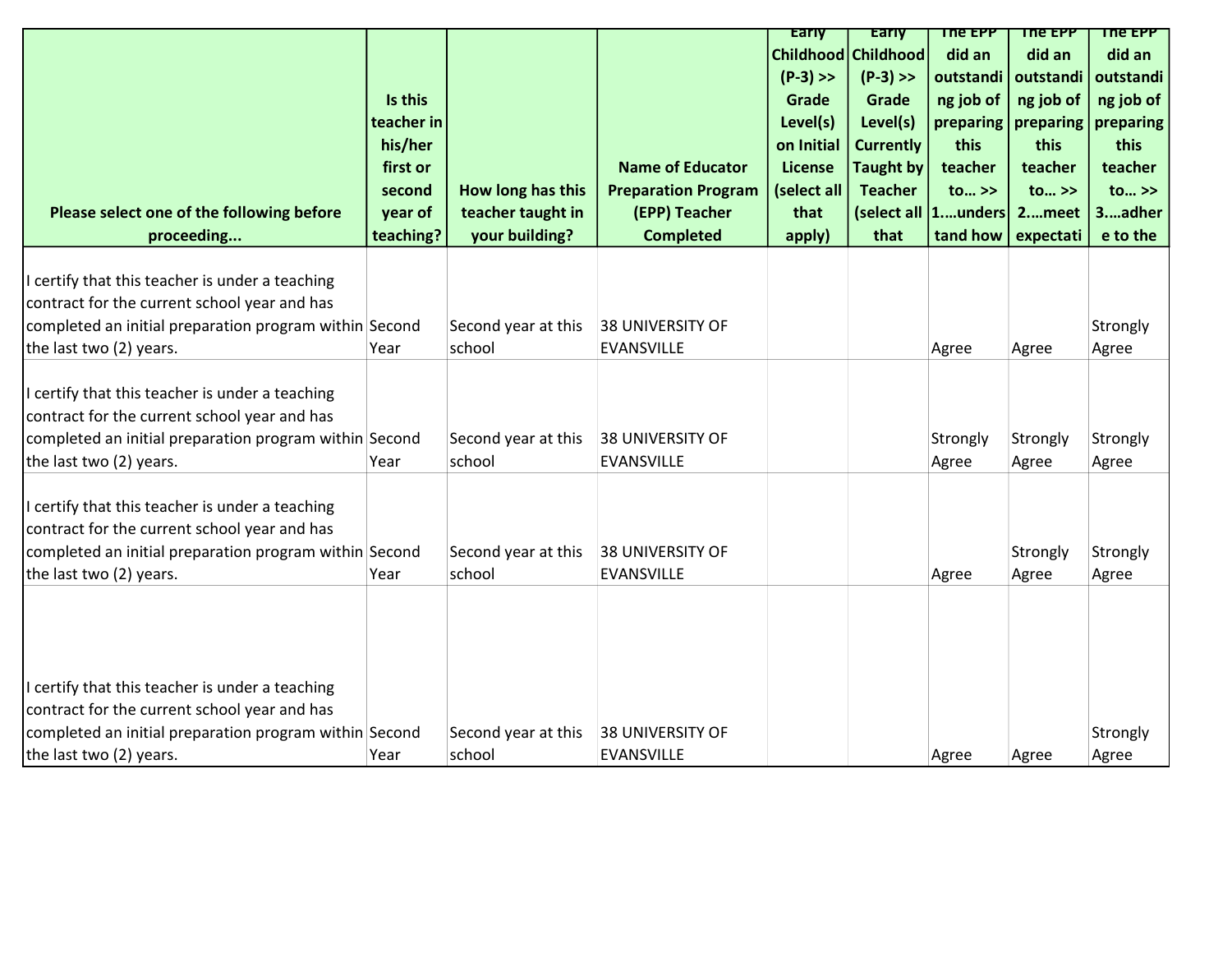| The EPP                 | <b>THE EPP</b>    | <b>The EPP</b>                      | <b>TUG FALL</b>         | <b>THE EPP</b>    | <b>The EPP</b>          | <b>The EPP</b>           | <b>THE EPP</b>           | The EPP                             | <b>The EPP</b>          | <b>THE EPP</b>                      | The EPP                             | <b>TUG FALL</b>         | The EPP                             |
|-------------------------|-------------------|-------------------------------------|-------------------------|-------------------|-------------------------|--------------------------|--------------------------|-------------------------------------|-------------------------|-------------------------------------|-------------------------------------|-------------------------|-------------------------------------|
| did an                  | did an            | did an                              | did an                  | did an            | did an                  | did an                   | did an                   | did an                              | did an                  | did an                              | did an                              | did an                  | did an                              |
| outstandi               | outstandi         | outstandi                           | outstandi               | outstandi         | outstandi               | outstandi                | outstandi                | outstandi                           | outstandi               | outstandi                           | outstandi                           | outstandi               | outstandi                           |
| ng job of               | ng job of         | ng job of                           | ng job of               | ng job of         | ng job of               | ng job of                | ng job of                | ng job of                           | ng job of               | ng job of                           | ng job of                           | ng job of               | ng job of                           |
| preparing               | preparing         | preparing                           | preparing               | preparing         | preparing               | preparing                | preparing                | preparing                           | preparing               | preparing                           | preparing                           | preparing               | preparing                           |
| this                    | this              | this                                | this                    | this              | this                    | this                     | this                     | this                                | this                    | this                                | this                                | this                    | this                                |
| teacher                 | teacher           | teacher                             | teacher                 | teacher           | teacher                 | teacher                  | teacher                  | teacher                             | teacher                 | teacher                             | teacher                             | teacher                 | teacher                             |
| $\text{to} \rightarrow$ | to >>             | $\text{to} \rightarrow$             | $\text{to} \rightarrow$ | $to \gg$          | $\text{to} \rightarrow$ | $\text{to} \rightarrow$  | $\mathsf{to} \dots \geq$ | $\mathsf{to} \dots \geq \mathsf{S}$ | $\text{to} \rightarrow$ | $\mathsf{to} \dots \geq \mathsf{S}$ | $\mathsf{to} \dots \geq \mathsf{S}$ | $\text{to} \rightarrow$ | $\mathsf{to} \dots \geq \mathsf{S}$ |
| 4adher                  |                   | $ 5$ provid $ 6$ provid $ 7$ provid |                         | 8use a            |                         | 9.  develo   10.  differ |                          | $11$ work   $12$ analy              | 13use                   |                                     | 14integ   15open  16exhib   17work  |                         |                                     |
| e to the                | e an              | e an                                | e a                     |                   | variety of $ p$ content | entiate                  |                          | effectivel  ze student              | effective               | rate                                | y accept                            | it ethical              | effectivel                          |
| Strongly<br>Agree       | Agree             | Strongly<br>Agree                   | Agree                   | Agree             | Agree                   | Agree                    | Strongly<br>Agree        | Agree                               | Agree                   | Agree                               | Strongly<br>Agree                   | Strongly<br>Agree       | Agree                               |
| Strongly<br>Agree       | Strongly<br>Agree | Strongly<br>Agree                   | Strongly<br>Agree       | Strongly<br>Agree | Strongly<br>Agree       | Strongly<br>Agree        | Strongly<br>Agree        | Strongly<br>Agree                   | Strongly<br>Agree       | Strongly<br>Agree                   | Strongly<br>Agree                   | Strongly<br>Agree       | Strongly<br>Agree                   |
| Strongly<br>Agree       | Agree             | Agree                               | Strongly<br>Agree       | Disagree          | Strongly<br>Agree       | Disagree                 | Agree                    | Agree                               | Agree                   | Strongly<br>Agree                   | Strongly<br>Agree                   | Strongly<br>Agree       | Strongly<br>Agree                   |
| Strongly<br>Agree       | Agree             | Strongly<br>Agree                   | Agree                   | Agree             | Agree                   | Agree                    | Agree                    | Agree                               | Agree                   | Agree                               | Agree                               | Strongly<br>Agree       | Strongly<br>Agree                   |